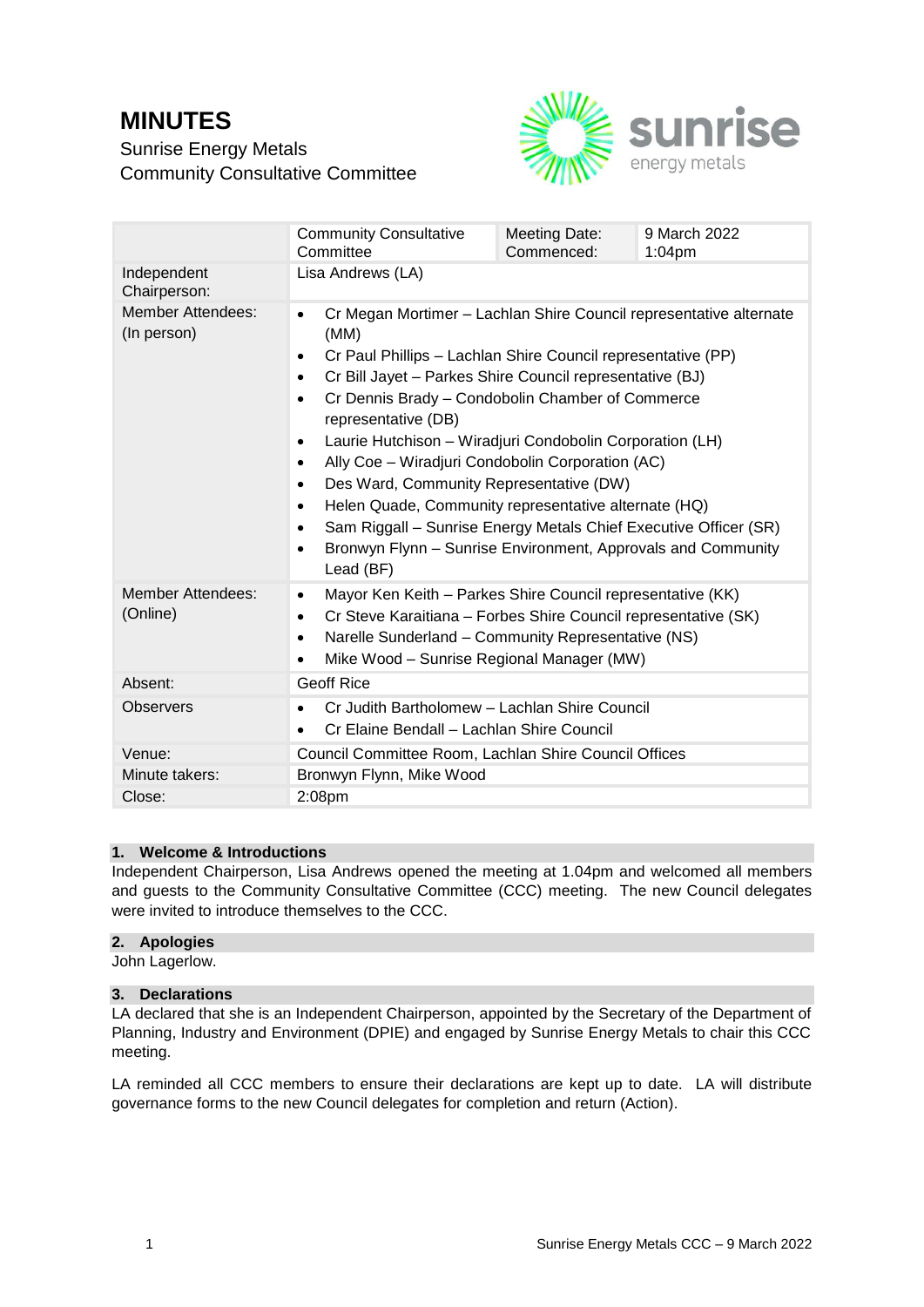#### **4. Business Arising from previous minutes**

LA confirmed that the minutes from the 1 December 2021 meeting were finalised and a copy emailed to members on 24/12/2021.

Action Items from that meeting:

- 1. Provide the PowerPoint presentation to Lisa for distribution to the CCC members. Complete – sent 24/12/21.
- 2. Provide the link to the video of the autoclave move for distribution to CCC members. Complete – sent 16/12/21.

## **5. Correspondence Report as emailed 24 February 2022**

- 16/12/21 Email to members with the draft minutes from the 1/12/21 meeting with the link to the autoclave move video.
- 24/12/21 Email to CCC members with the finalised minutes and presentation.
- 18/1/22 Email to CCC members advising of DPIE's determination of MOD 7 via approval.
- 25/1/22 Email to CCC with the ASX announcement that the project has received conditional finance support.
- 14/2/22 Email from LSC advising of its new delegate (Cr Phillips) and alternate delegate (Cr Mortimer).
- 24/2/22- Email to members with the meeting notice, agenda and correspondence report.
- $\bullet$  4/3/22 Email to members with a reminder for this meeting and the link for video-conferencing

# **6. Sunrise Project Update - Presentation**

# *Sunrise Regional Update – Mike Wood*

MW provided the CCC with an update on the activities undertaken in the region since the December 2021 meeting:

- Major Project Status
	- Major Project Status was awarded to the Sunrise Project by the Federal Government in December 2021 allowing for fast tracked Commonwealth Government approvals processes. Major Project Status is the Australian Government's recognition of the national significance of the Sunrise Project to the economic growth and employment for regional Australia.
- Debt Finance
	- In January 2022, Export Finance Australia announced a debt finance facility of \$400 million for the Sunrise Project subject to undertaking due diligence.
	- $\circ$  This announcement provides overseas investors with confidence that the Australian Government is also supportive of the Sunrise Project.
- Battery recycling and precursor production test work
	- $\circ$  Early stage laboratory scale test work is currently being undertaken to determine the potential to include lithium battery recycling and precursor production at the Sunrise Project. If successful, further work would be needed to include these steps into the Sunrise Project's process flowsheet. An approvals process would also be required with the NSW Government
	- Precursor is used for battery cathode production and is a downstream product following sulphate production. Precursor production would add value to the planned production of nickel and cobalt sulphates from the Sunrise Project.
- Exploration
	- $\circ$  Exploration activity on EL4573 (Sunrise East) is continuing, with a 53 hole RC program commencing on the weekend to test the extent of cobalt bearing oxide mineralisation.
	- $\circ$  Exploration activities at the Hylea tenements will commence in Q2 2022, with exploration on other tenements to commence following landholder consultation and land access agreements.
	- o A strong focus has been placed on sourcing a locally based exploration team.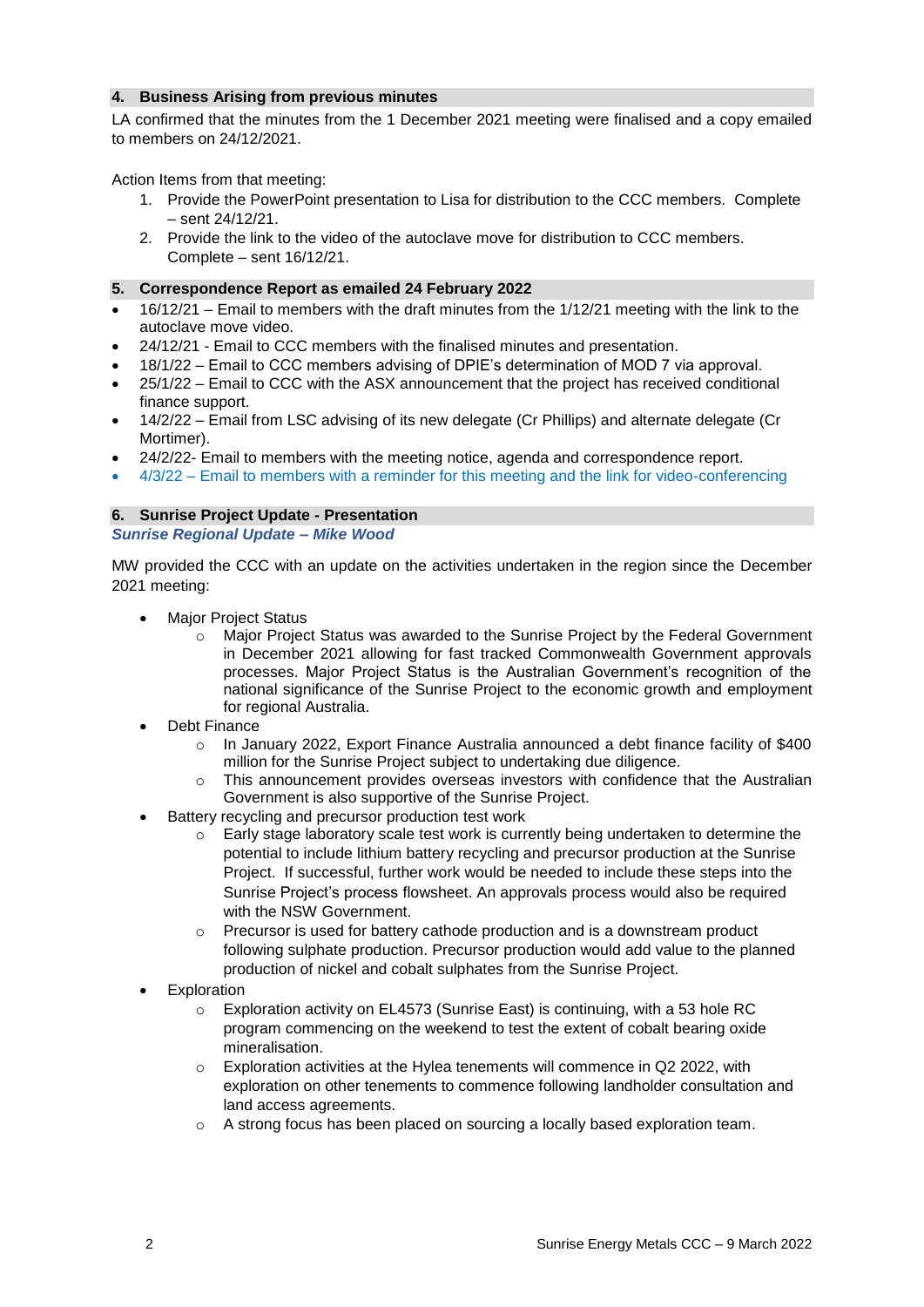#### **Q & A relating to Mike Wood's update**

**KK asked:** Is there the likelihood of further downstream processing, like battery manufacture, to occur at Sunrise?

**SR replied:** Battery manufacture generally takes place close to the electric vehicle manufacturing facilities. At this stage it is unlikely battery manufacture would take place in Australia as there is not an electric vehicle manufacturing industry.

**DW asked:** The \$400 million from Export Finance Australia is subject to due diligence – has this been completed?

**SR replied:** That's correct, the \$400 million is conditional. Other funding is subject to due diligence as well and will need to be completed once an equity finance partner is secured.

**DW asked:** The recycling of batteries – is that going to happen onsite?

**SR replied:** Recycling of batteries is a two step process – the first step is mechanical and it would probably be best for that step to be undertaken somewhere like a Special Activation Precinct (SAP). The second step is the actual recycling of the "Black Mass". Wet chemistry is applied to recycle it, and that step would be best undertaken at the Sunrise Process Plant.

*Note: Black Mass is what is generated once a battery has been processed for recycling. Once a battery reaches the end of its service life, it is collected, dismantled and shredded. It is this shredded material that is processed to produce Black Mass – which contains high levels of lithium, manganese, cobalt and nickel. These critical minerals can then be extracted and re-used in new battery production.*

**DW commented:** That recycling was raised at the Independent Planning Commission (IPC, during the determination of Mod 4), and you said that wasn't going to happen.

**SR replied:** I don't recall saying that. At this stage we are only undertaking test work to determine if battery recycling is a viable proposition. If viable, there would be a number of further steps required including engineering and approvals prior to it being included in the Sunrise Project.

**DB asked:** Approximately how long after you commence the Project could you be recycling batteries?

**SR replied:** Tesla guarantees their battery life for 10 years. Generally speaking, if a battery's capacity falls to 80%, it is still okay, however, once it falls below 70%, it would need to be replaced. Currently 4% of vehicles in the world are electric. This number may be low, however the metal content of those batteries is quite significant. Recycling will become more important as the number of electric vehicles in the world grows.

## *Community Update – Bronwyn Flynn*

BF provided the CCC with an update on community relations activities since the December 2021 meeting:

- $\bullet$  Sunrise Energy Metals will be supporting the Trundle Back in Time event on 26<sup>th</sup> March.
- Sunrise Energy Metals continues to support the Condobolin Public School's breakfast club.
- The Sunrise Project newsletter was published in December 2021. This newsletter is also available on the website.
- The Parkes and Condobolin shopfronts have reopened members of the community can visit on the first and third Tuesday (Condobolin) and Thursday (Parkes) of the month.
- No community complaints have been received so far this year.

## *Environmental Management Update – Bronwyn Flynn*

- Environmental monitoring at the Sunrise Project is continuing in line with the Project Development Consent and Environmental Protection Licence, including:
	- $\circ$  Dust (depositional and particulate matter monitoring [PM<sub>10</sub> and PM<sub>2.5</sub>])
	- o Surface water (sampling events occurred in December 2021 and January 2022)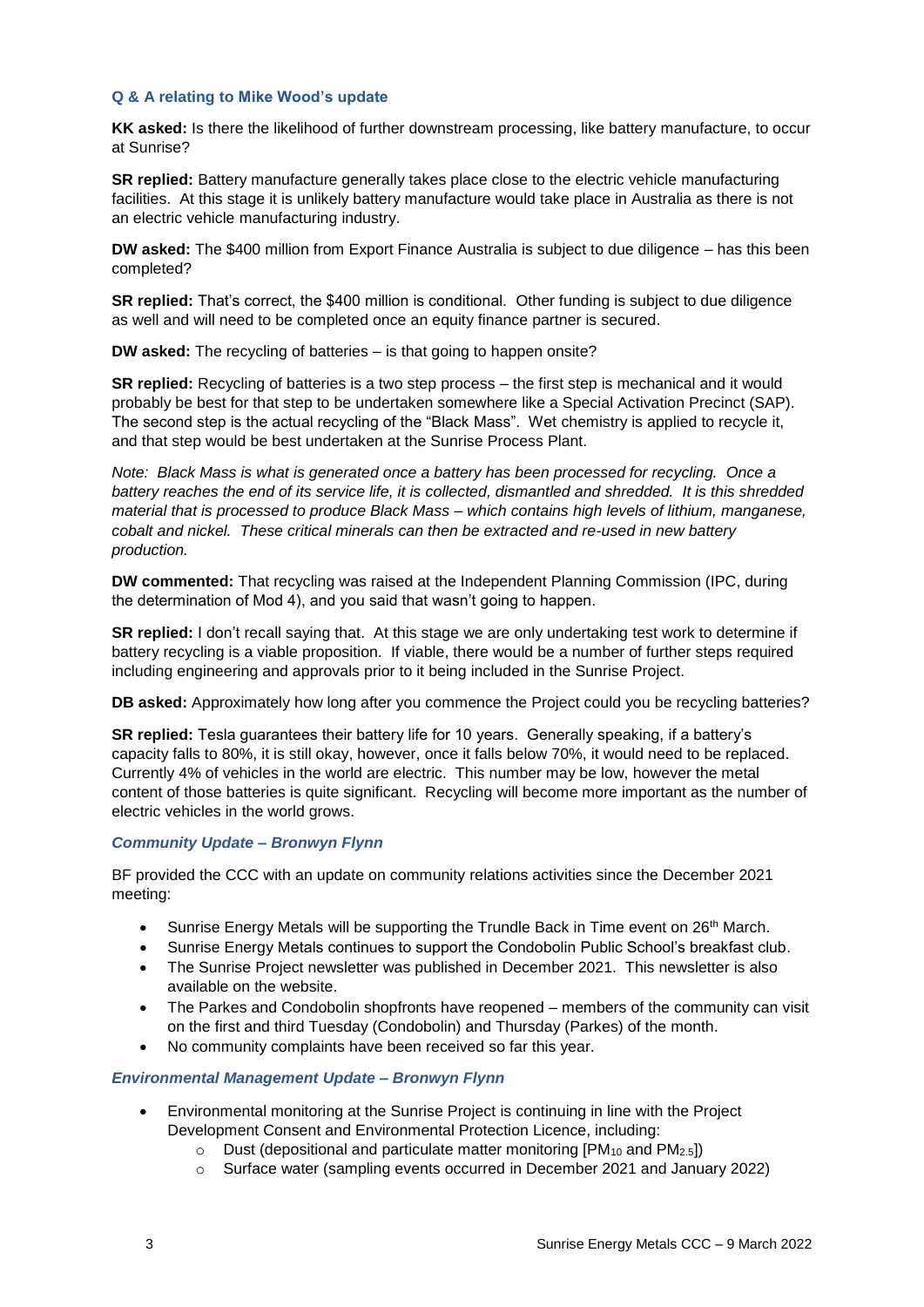- $\circ$  Groundwater monitoring (six monthly onsite and borefield monitoring) next round scheduled for March/April 2022
- o Meteorological monitoring
- Annual reporting is currently underway with compliance reporting:
	- o Annual Return to the NSW EPA
	- o Annual Review to the NSW DPIE
- Annual tenement reporting is also underway for the mining leases and a number of exploration leases.

# *Environmental Approvals Update – Bronwyn Flynn*

- The Project Execution Plan Modification was approved on 18th January 2022 with the modified Development Consent available on the Sunrise Energy Metals website.
	- o Next steps will include updating the Environmental Management Plans (EMPs), submit to the consultation agencies for feedback, and submission to the DPIE for approval. A number of the draft updated EMPs will be distributed to the CCC for consultation.
- The company has been progressing the connection agreement with the Network Service Providers for the 132kV ETL, with discussions with affected landholders also continuing.
- On the raw water pipeline, the lease agreement with the Lachlan and Forbes Shire Councils has been finalised, with the lease agreement now with the NSW DPIE for its consent to the granting of a lease over a public road reserve. The easement application for the raw water pipeline over Crown Land was submitted in December 2021, and the company is progressing discussions with the Department of Crown Lands regarding this application.

## **Q & A relating to Bronwyn Flynn's update**

**DW asked:** Dust monitors – you've been farming near those monitors. That would affect your background data wouldn't it?

**BF replied:** That's correct, there has been some farming activities nearby a couple of the dust monitors on ML1770. We do record the activities that are being undertaken near to these monitors for future reference, so these sorts of activities will be considered when interpreting the data.

**PP asked:** Regarding the groundwater onsite, what is the water quality like and how deep are the bores? I'm asking as we have a town water supply issue in Fifield and if we could access groundwater, it may alleviate this.

**BF replied:** The water quality varies considerably from one side of the Mining Lease to the other. The bores vary in depth, but the yield is very low. There is not much water in our bores, and some take a while to recover after they have been sampled. We haven't identified a significant groundwater supply on the Mining Lease.

**PP asked:** You mentioned the ETL, why not look into solar power for your Project?

**SR replied:** We have investigated solar options, however we need to keep in mind that if we look at behind the meter, we will need a storage solution as the plant must run 24/7.

**KK asked:** Regarding the ETL, I believe Transgrid are looking at a new ETL from Bathurst and/or Wellington to improve supply to the Parkes region. Has Sunrise's position been considered by Transgrid and does this pose a risk for the Project?

**MW responded:** Yes, the Sunrise electrical load has been considered by Transgrid in their network upgrade plans. Transgrid's network upgrade plans involve two stages. Stage 1 includes voltage correction devices such as batteries being installed on the network and Stage 2 involves a new 132 kV line from Wellington to Parkes. We are working with both Transgrid and Essential Energy to mitigate any supply risks for the Sunrise Project. Transgrid are requesting submissions on their upgrade plans for the region. We encourage local Councils to review Transgrid's report and make a submission as this is relevant to future development within the region as well as the Sunrise Project.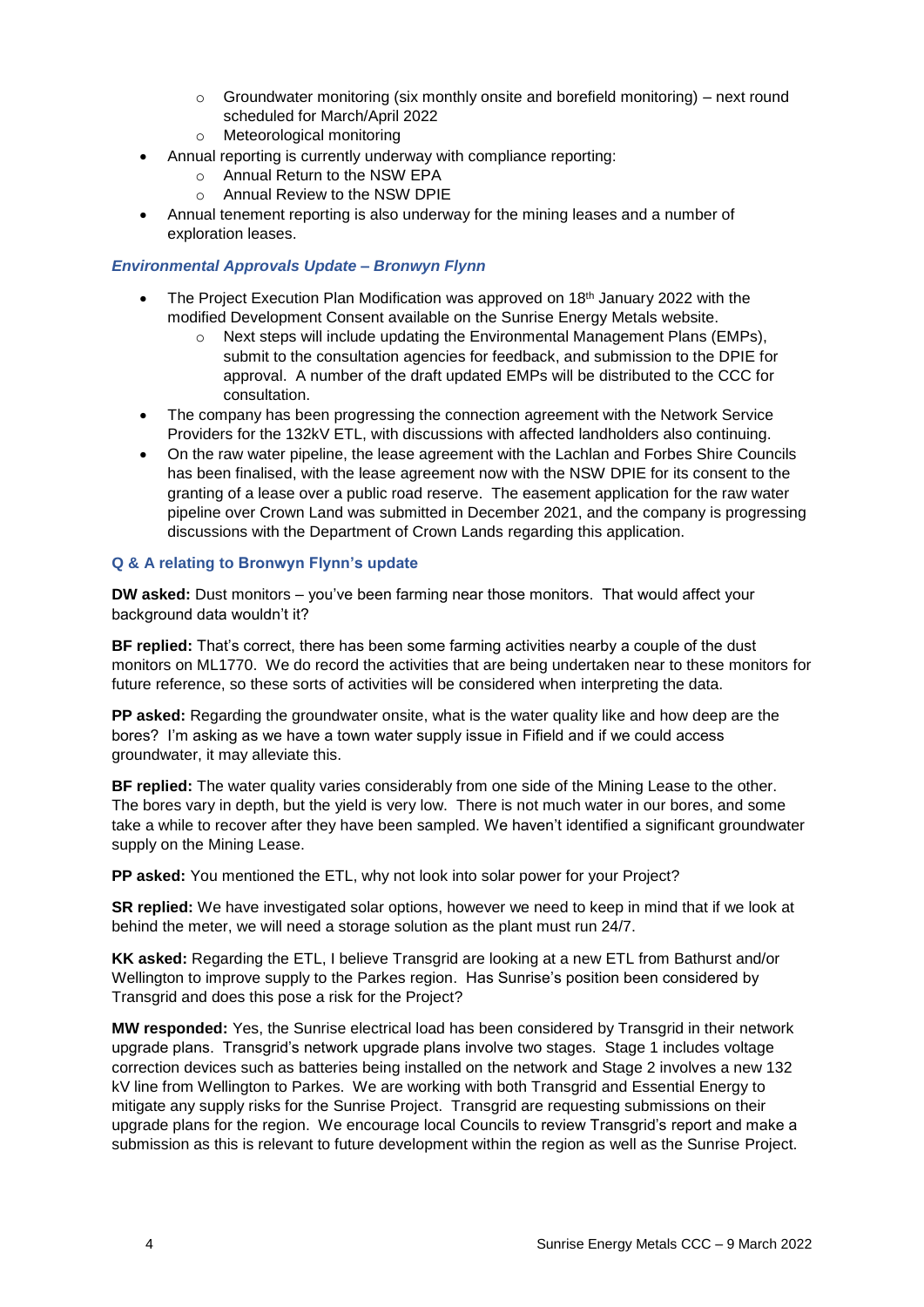A link to Transgrid's RIT-T report is here: [https://www.transgrid.com.au/media/n4zlwcks/transgrid](https://www.transgrid.com.au/media/n4zlwcks/transgrid-padr_maintaining-reliable-supply-to-bathurst-orange-and-parkes-areas.pdf)[padr\\_maintaining-reliable-supply-to-bathurst-orange-and-parkes-areas.pdf](https://www.transgrid.com.au/media/n4zlwcks/transgrid-padr_maintaining-reliable-supply-to-bathurst-orange-and-parkes-areas.pdf)

**SR added:** The Sunrise Project requires 50-60MW, with about 60% of power generated onsite through a steam turbine using waste heat from the process.

**SR commented:** Extended his thanks to both the Forbes and Lachlan Shire Councils for their work to finalise the raw water pipeline lease agreement which is now being considered by the NSW DPIE.

# *Funding Update – Sam Riggall*

SR provided an update on funding for the Sunrise Project:

- Metal markets have been volatile recently with nickel jumping from \$20k/t to \$100k/t yesterday. These movements are based partially on the war in Ukraine, but also from limited metal stocks in LME warehouses.
- Companies are engaged in due diligence on projects like Sunrise –this includes battery suppliers and electric vehicle manufacturers.
- The market is definitely moving in our favour right now for financing. We've always stressed that the auto supply chain will need to vertically integrate into raw materials.
- The focus remains on securing an equity partner for the project.

#### **Q & A relating to Sam Riggall's update**

**DW asked:** You said the capital cost is now \$3 billion, however last year you said it was \$2.4 billion? What has changed?

**SR replied:** The total construction capex is US\$1.826 billion. When converted to AUD it is approx. A\$2.6 billion. Apart from the construction there will also be financing for working capital and cost over-run facilities, hence a rough estimate of A\$3 billion in total to bring the project into operation.

**BJ asked:** Politically, the current government is not supportive of electric vehicles. Who would you prefer to be in power after the next election?

**SR replied**: The current government isn't against electric vehicles – for example, they are working on building out charging infrastructure across the country. So far, Labor's policies on electric vehicle subsidization and adoption are not too dissimilar. It's true however that Australia lags North America, Asia and Europe on policies to promote EV adoption.

#### **7. Community questions**

Nil community questions were received.

#### **8. General Business**

**HQ asked**: Can you provide more information on the location of the offsite exploration, what you're looking for and what you'll do if you find anything?

**MW responded:** Sunrise holds a number of tenements across the region, with the main minerals we're looking for being limestone, nickel and cobalt to enhance the existing Sunrise resource.

MW also clarified the locations shown on the map on slide 6 of the presentation.

**SR added:** At Hylea in particular, we're looking to see if we can add to the existing resource defined at Sunrise.

**DW asked:** What percentage of cobalt is in a battery?

**SR replied:** It's actually getting less and less. It's down to 6% now, as the battery manufacturers are replacing the cobalt with nickel.

**DW asked:** How do they reduce the weight in a lithium battery?